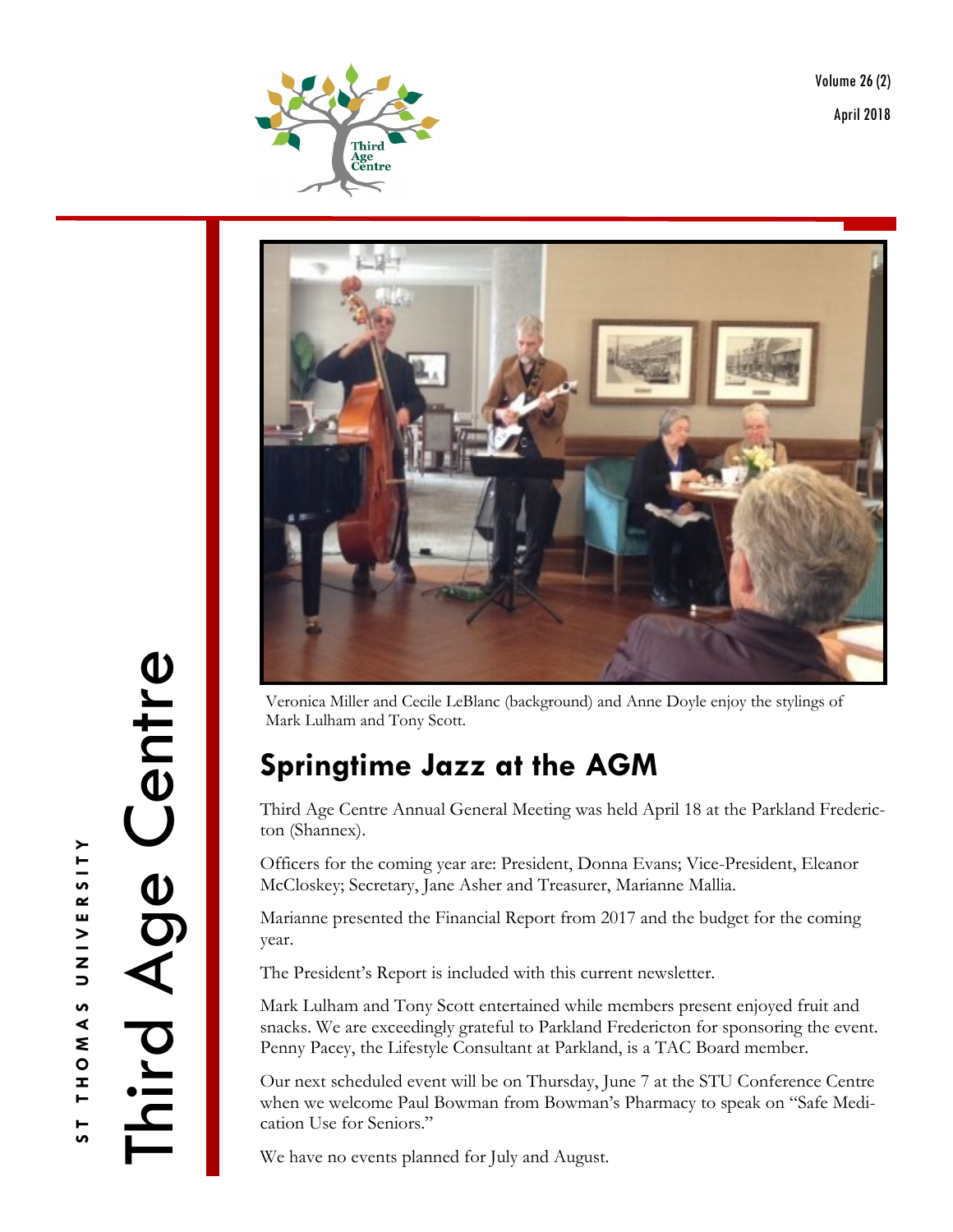### **March was Fraud Prevention Month**

Third Age Centre arranged a workshop on **Security and Fraud for Seniors.** RCMP Sargent Andrea Gallant came on April 11 to lead us in a discussion of ways we can protect ourselves. We had a lively and well-informed audience who shared their experience and learning, to which Andrea added here and there.

Some tips worth noting included these:

- 1. Never give a VISA number online use Paypal.
- 2. Keep car doors locked when driving or parked.
- 3. Look for Area Code and phone no. don't answer if unfamiliar.
- 4. Don't open emails if you don't recognize the sender.
- 5. Don't post on Facebook the times you will be away.
- 6. Always check into money requests. Beware grandparent scams and "big win" notices.
- 7. Some people have a security system at their home; some have a dog. Some rely on motion detectors.
- 8. Some still leave a light on and the radio playing when leaving home.
- 9. Report suspicious persons or vehicles.

10. A driver's license may be requested for ID or other verification, such as at Post office. It's usually a valid request, even for the number on it.

These tips reflect some of the shared wisdom I recorded at the session.

There was more!

*—Eleanor McCloskey*

### **HELP!**

Third Age Centre has been providing ongoing education for seniors for 25 years. Board members are always seeking input from members with suggestions for workshops and helpful sessions. Please think of contacting us with YOUR ideas. You can reach us at  $452{\text -}0526$  or  $3r$ dage $@$ stu.ca

Have a great summer and we'll see you in September. Our fall schedule is a work in progress.



### **Summer Hours**

Third Age Centre Office is closed during the summer months. Calls and emails will be checked and answered throughout July and August.

Telephone: 452-0526

Email: 3rdage@stu.ca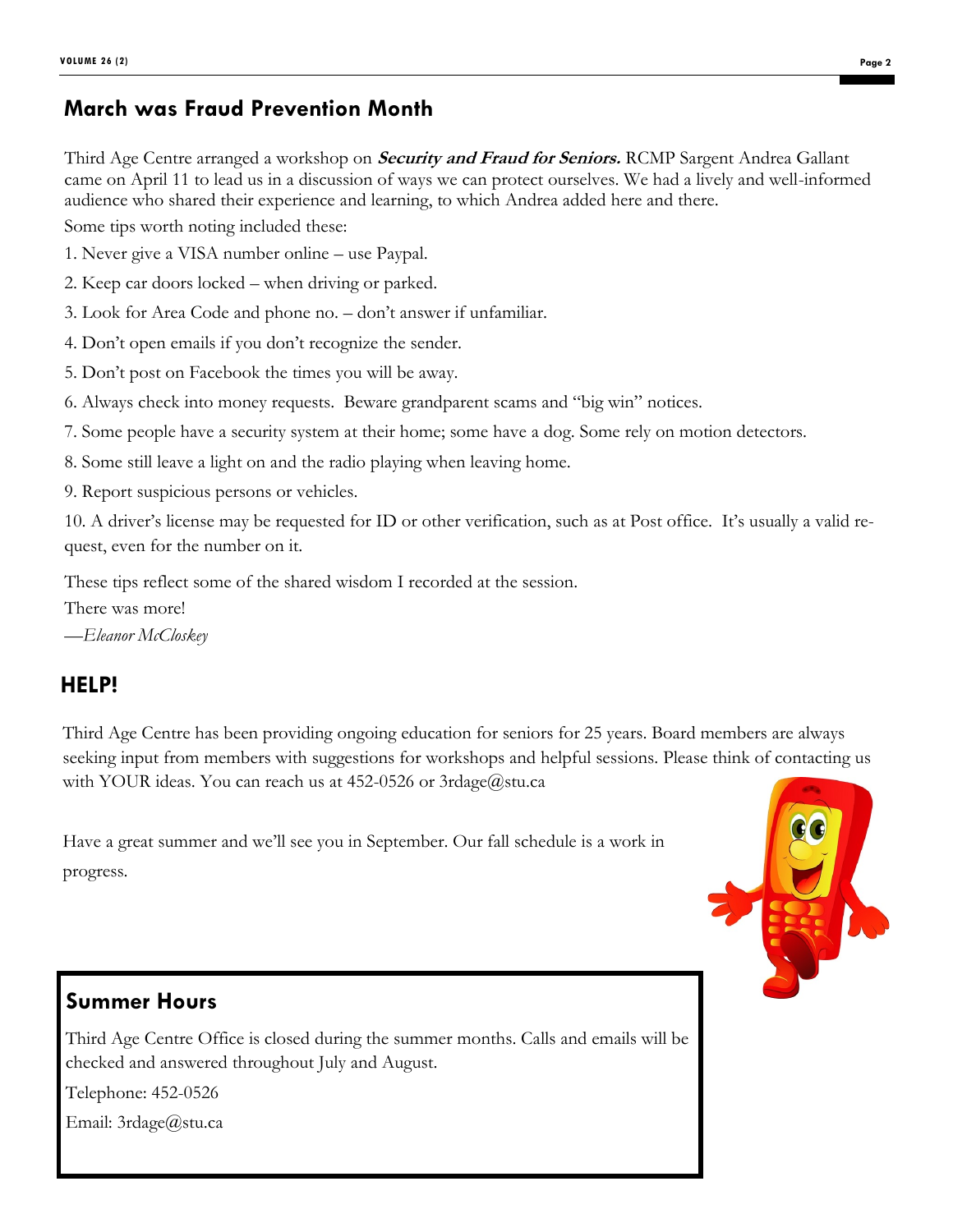# **2017-2018 PRESIDENT'S REPORT**

*This report was delivered at the 2018 AGM by Jane Asher on behalf of President Donna Evans.*

As you know, our mission is to support seniors in their efforts to maintain an active, healthy lifestyle, develop themselves and serve their communities. The Third Age Centre (TAC) promotes life-long learning and informed public discussion. Our education programs are the key element in achieving these objectives.

At last year's AGM, we asked for your suggestions for topics for the coming year. I am happy to report that we were able to find presenters for the most requested subjects and the sessions were well attended.

#### **Education Program Summary**

During our programming year, which runs from September to December, we offered several sessions to help us remain active and healthy.

 1) In September, representatives from Horizon Health's audiology department talked about testing available to seniors at the Dr. Everett Chalmers Hospital, and insight into common hearing issues that occur with aging and the technology available to assist those with hearing loss.

 2) Certified Travel Consultant Ramsay Anderson led a lively discussion on travel tips in October. When we retire we have time to enjoy more travel experiences and our members were able to contribute tips from their excursions.

 3) Many seniors are living with arthritis. In November a representative of the Arthritis Society of New Brunswick offered tips to help manage this condition.

 4) For the last three years, Alina Cress, from UNB's recreation department, who has concentrated her research on exercise for the older adult, has given a lively, science-based workshop on appropriate exercise to help older adults maintain mobility and balance. Her talk took place in December.

 5) In January, working with the Public Legal Education and Information Service of New Brunswick (PLEIS), we tackled the complexities of Powers of Attorney and the new Advance Health Directives. This event enjoyed an especially high turnout. Everyone was provided with a took kit from PLEIS and speaker handouts.

 6) Winter inflicted mischief on our scheduling in February and March. We were able to reschedule both sessions. "Security and Fraud for Seniors" took place just last week and also drew a capacity attendance.

 7) "Alternative Housing for Seniors" will take place May 3, in this same location. A great deal of interest has been shown in this event with Community Planner Daniel Savard.

 8) We plan to conclude the programming year in June with a session by Pharmacist Paul Bowman on medications and their use. And our AGM ended with a little jazz.

#### **Meeting with Dr. Michael Dawson, Assoc. VP Research, STU**

In January, myself, Eleanor, Joan and Abby, our student representative, along with Dr. Bill Randall, former TAC board member, and Dr. Gary Kenyon, TAC founder, met with Dr. Michael Dawson, Associate Vice -President of Research at St. Thomas to discuss our relationship with STU. It was a very positive, productive meeting. Joan had done a great deal of background work to prepare us for the meeting.

#### **Policy for Research Associates of the Third Age Centre**

In March, the Board adopted a policy for Research Associates of the Third Age Centre. Applications will be evaluated on the merits of the research project and the relevance of the research topic to the mandate of the Third Age Centre. Successful applicants will be asked to present on their projects in public forums at the University.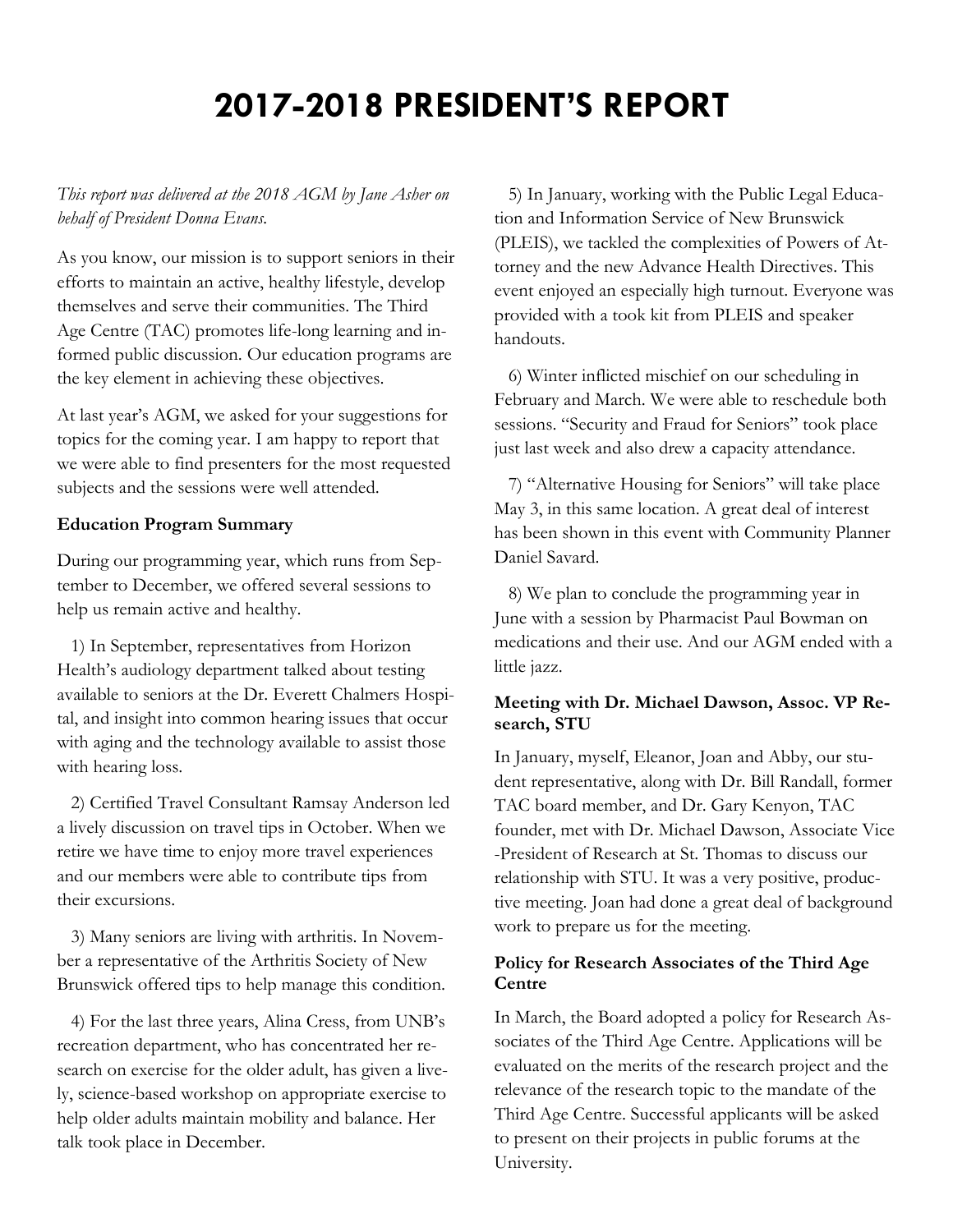## **2017-2018 President's Report continued**

#### **Networking**

With Baby Boomers reaching retirement, the focus on issues related to mature adults is greater all the time. TAC is often contacted for input by local agencies and researchers and from across the country with increasing frequency. TAC is represented on several municipal and provincial bodies seeking input on senior issues.

We routinely forward requests for volunteers for research projects focused on older Canadians. Several of you chose to participate in one or more of these.

Thank you for helping further research.

I would like to thank my fellow Board members for all their support and efforts throughout the year and encourage others to volunteer at any time during the year. We are actively working to build the Board.

And I would like to thank you, our members, for your support of TAC throughout the year.

Respectfully submitted, *Donna Evans, President*

# You are cordially invited to attend a discussion of **Safe Medication Use for Seniors June 7, 2018 2-4pm STU Conference Centre 368 Forest Hill Road with Pharmacist Paul Bowman** Members \$5, Non-members \$10 Please register at

3rdage@stu.ca or 452-0526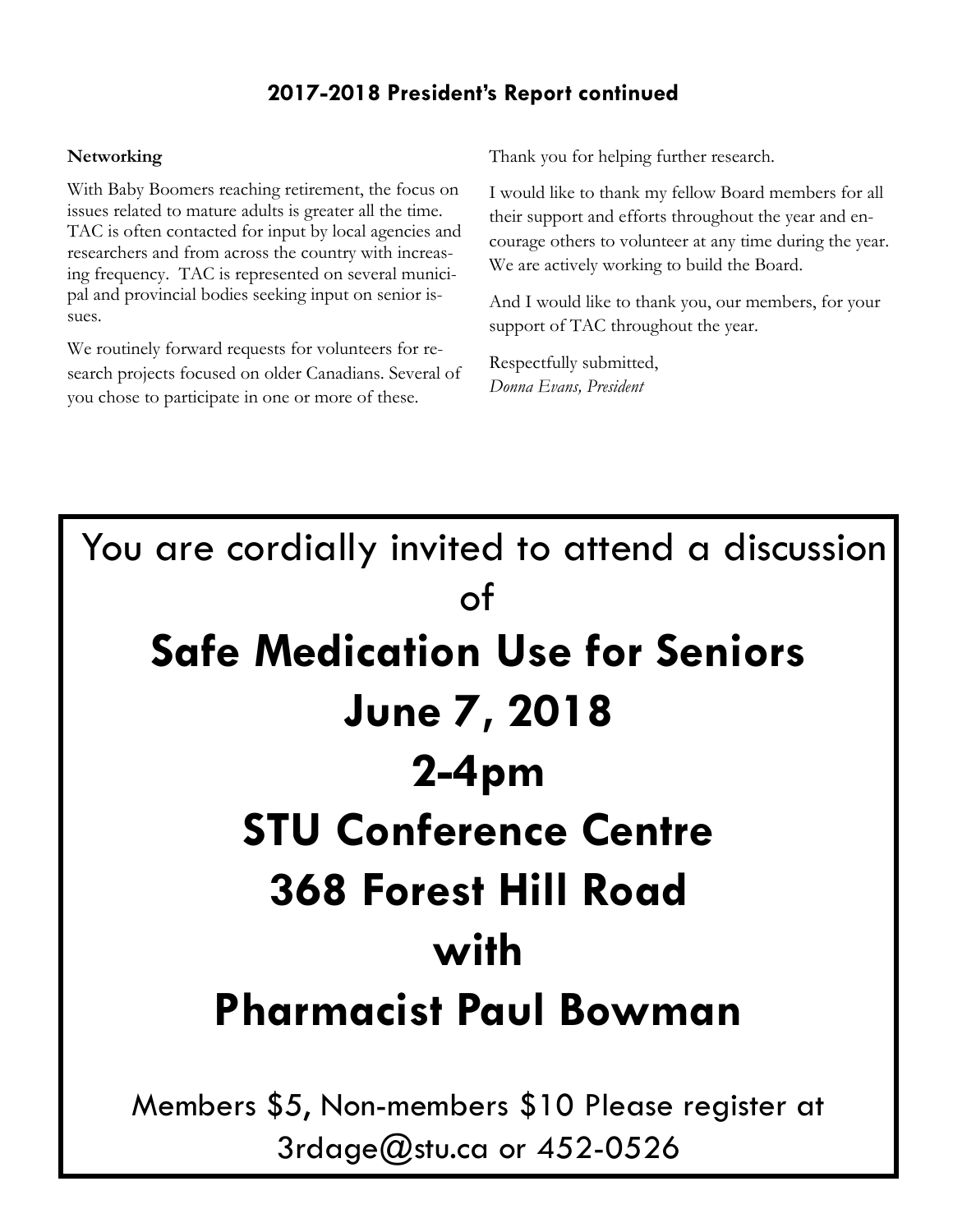# Spring into retirement at Parkland

With the weather getting warmer, days getting longer and the strains of winter behind us, there is no better time to make the move to Parkland Fredericton.

## Now offering limited time move-in incentives up to \$1,000!



Offering a full continuum of service to support your needs should they change: Hospitality & Wellness I Assisted Living (Licensed Special Care)

## Sign up for a FREE, no obligation LUNCH & TOUR today!

Contact Lifestyle Consultant Penny Pacey today at (506) 460-8546 or ppacey@shannex.com



35 Patience Lane, Fredericton . ParklandRetirementLiving.com